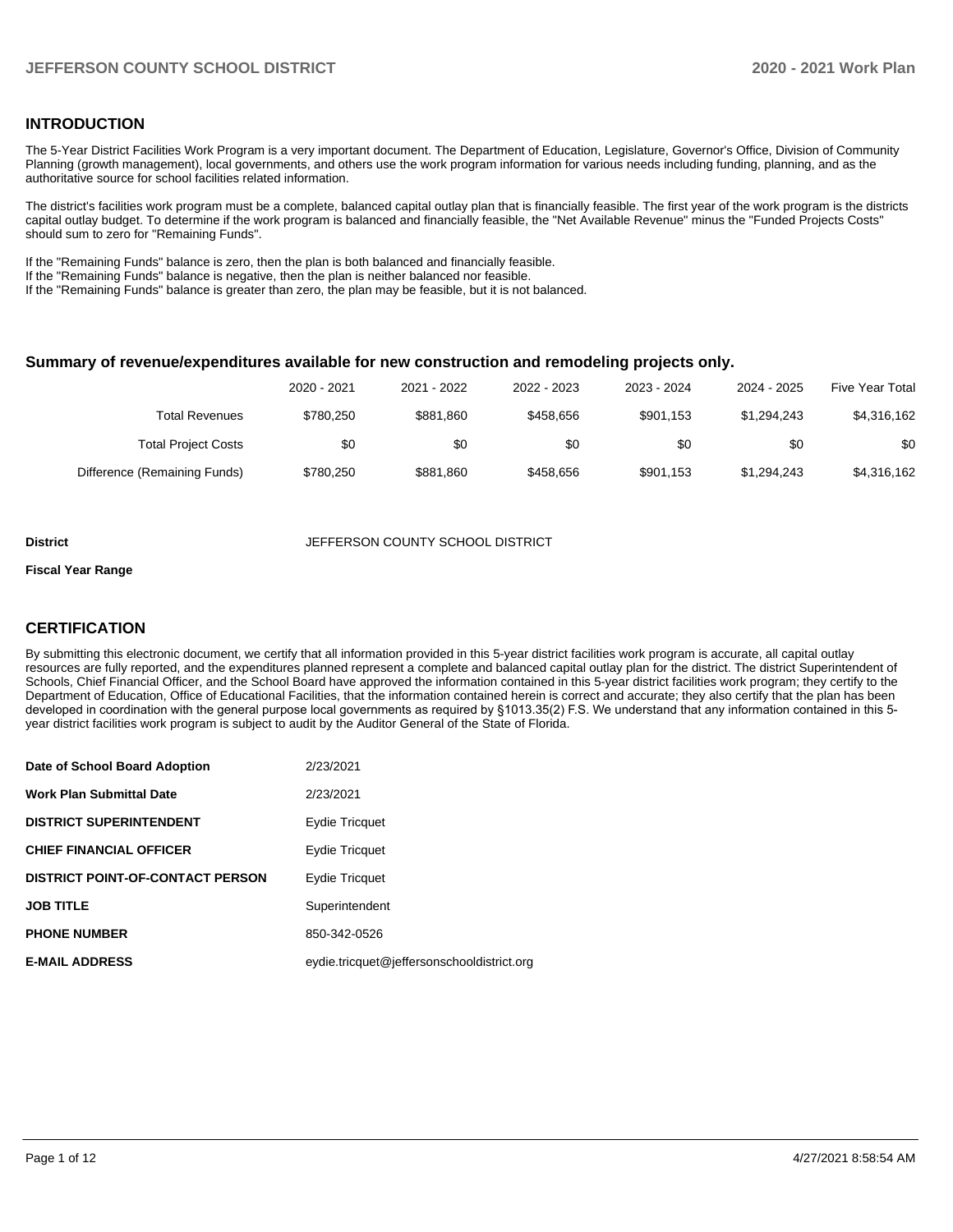# **Expenditures**

### **Expenditure for Maintenance, Repair and Renovation from 1.50-Mills and PECO**

Annually, prior to the adoption of the district school budget, each school board must prepare a tentative district facilities work program that includes a schedule of major repair and renovation projects necessary to maintain the educational and ancillary facilities of the district.

| Item                                                                                                                                                                             | 2020 - 2021<br><b>Actual Budget</b> | 2021 - 2022<br>Projected | 2022 - 2023<br>Projected | 2023 - 2024<br>Projected | 2024 - 2025<br>Projected | <b>Total</b> |  |  |  |  |
|----------------------------------------------------------------------------------------------------------------------------------------------------------------------------------|-------------------------------------|--------------------------|--------------------------|--------------------------|--------------------------|--------------|--|--|--|--|
| <b>HVAC</b>                                                                                                                                                                      | \$10,000                            | \$10,000                 | \$300,000                | \$0                      | \$0                      | \$320,000    |  |  |  |  |
| JEFFERSON SENIOR HIGH (OLD)<br>Locations:                                                                                                                                        |                                     |                          |                          |                          |                          |              |  |  |  |  |
| Flooring                                                                                                                                                                         | \$10,000                            | \$0                      | \$0                      | \$0 <sub>1</sub>         | \$0                      | \$10,000     |  |  |  |  |
| Locations: HOWARD MIDDLE, JEFFERSON COUNTY MIDDLE/SR HIGH, JEFFERSON SENIOR HIGH (OLD)                                                                                           |                                     |                          |                          |                          |                          |              |  |  |  |  |
| Roofing                                                                                                                                                                          | \$10,000                            | \$0                      | \$0                      | \$0                      | \$0                      | \$10,000     |  |  |  |  |
| JEFFERSON SENIOR HIGH (OLD)<br>Locations:                                                                                                                                        |                                     |                          |                          |                          |                          |              |  |  |  |  |
| Safety to Life                                                                                                                                                                   | \$10,000                            | \$10,000                 | \$0                      | \$0 <sub>1</sub>         | \$0                      | \$20,000     |  |  |  |  |
| JEFFERSON COUNTY MIDDLE/SR HIGH, JEFFERSON SENIOR HIGH (OLD), TRANSPORTATION DEPARTMENT<br>Locations:                                                                            |                                     |                          |                          |                          |                          |              |  |  |  |  |
| Fencing                                                                                                                                                                          | \$0                                 | \$0                      | \$0                      | \$0                      | \$0                      | \$0          |  |  |  |  |
| Locations:<br>No Locations for this expenditure.                                                                                                                                 |                                     |                          |                          |                          |                          |              |  |  |  |  |
| Parking                                                                                                                                                                          | \$0                                 | \$0                      | \$0                      | \$0 <sub>1</sub>         | \$0                      | \$0          |  |  |  |  |
| Locations: No Locations for this expenditure.                                                                                                                                    |                                     |                          |                          |                          |                          |              |  |  |  |  |
| Electrical                                                                                                                                                                       | \$10,000                            | \$5,000                  | \$0                      | \$0 <sub>1</sub>         | \$0                      | \$15,000     |  |  |  |  |
| JEFFERSON COUNTY MIDDLE/SR HIGH, JEFFERSON SENIOR HIGH (OLD), JEFFERSON SUPERINTENDENT'S OFFICE,<br>Locations:<br><b>TRANSPORTATION DEPARTMENT</b>                               |                                     |                          |                          |                          |                          |              |  |  |  |  |
| Fire Alarm                                                                                                                                                                       | \$0                                 | \$5,000                  | \$0                      | \$0 <sub>1</sub>         | \$0                      | \$5.000      |  |  |  |  |
| HOWARD MIDDLE, JEFFERSON COUNTY MIDDLE/SR HIGH, JEFFERSON ELEMENTARY, JEFFERSON SENIOR HIGH (OLD),<br>Locations:<br>JEFFERSON SUPERINTENDENT'S OFFICE, TRANSPORTATION DEPARTMENT |                                     |                          |                          |                          |                          |              |  |  |  |  |
| Telephone/Intercom System                                                                                                                                                        | \$20,000                            | \$20,000                 | \$0                      | \$0                      | \$0                      | \$40,000     |  |  |  |  |
| Locations: JEFFERSON COUNTY MIDDLE/SR HIGH, JEFFERSON SENIOR HIGH (OLD)                                                                                                          |                                     |                          |                          |                          |                          |              |  |  |  |  |
| <b>Closed Circuit Television</b>                                                                                                                                                 | \$0                                 | \$0                      | \$50,000                 | \$0                      | \$0                      | \$50,000     |  |  |  |  |
| Locations: JEFFERSON SENIOR HIGH (OLD)                                                                                                                                           |                                     |                          |                          |                          |                          |              |  |  |  |  |
| Paint                                                                                                                                                                            | \$20,000                            | \$0                      | \$0                      | \$0                      | \$0                      | \$20,000     |  |  |  |  |
| JEFFERSON COUNTY MIDDLE/SR HIGH, JEFFERSON SENIOR HIGH (OLD)<br>Locations:                                                                                                       |                                     |                          |                          |                          |                          |              |  |  |  |  |
| Maintenance/Repair                                                                                                                                                               | \$20,000                            | \$20,000                 | \$20,000                 | \$20,000                 | \$0                      | \$80,000     |  |  |  |  |
| JEFFERSON COUNTY MIDDLE/SR HIGH, JEFFERSON SENIOR HIGH (OLD), JEFFERSON SUPERINTENDENT'S OFFICE,<br>Locations:<br><b>TRANSPORTATION DEPARTMENT</b>                               |                                     |                          |                          |                          |                          |              |  |  |  |  |
| Sub Total:                                                                                                                                                                       | \$110,000                           | \$70.000                 | \$370,000                | \$20,000                 | \$0                      | \$570,000    |  |  |  |  |

| <b>IPECO Maintenance Expenditures</b> | \$0       | \$0 <sub>1</sub> | \$0       | ا 30     | \$0 | \$0       |
|---------------------------------------|-----------|------------------|-----------|----------|-----|-----------|
| 1.50 Mill Sub Total:                  | \$147,000 | \$107,000        | \$370,000 | \$20,000 | \$0 | \$644,000 |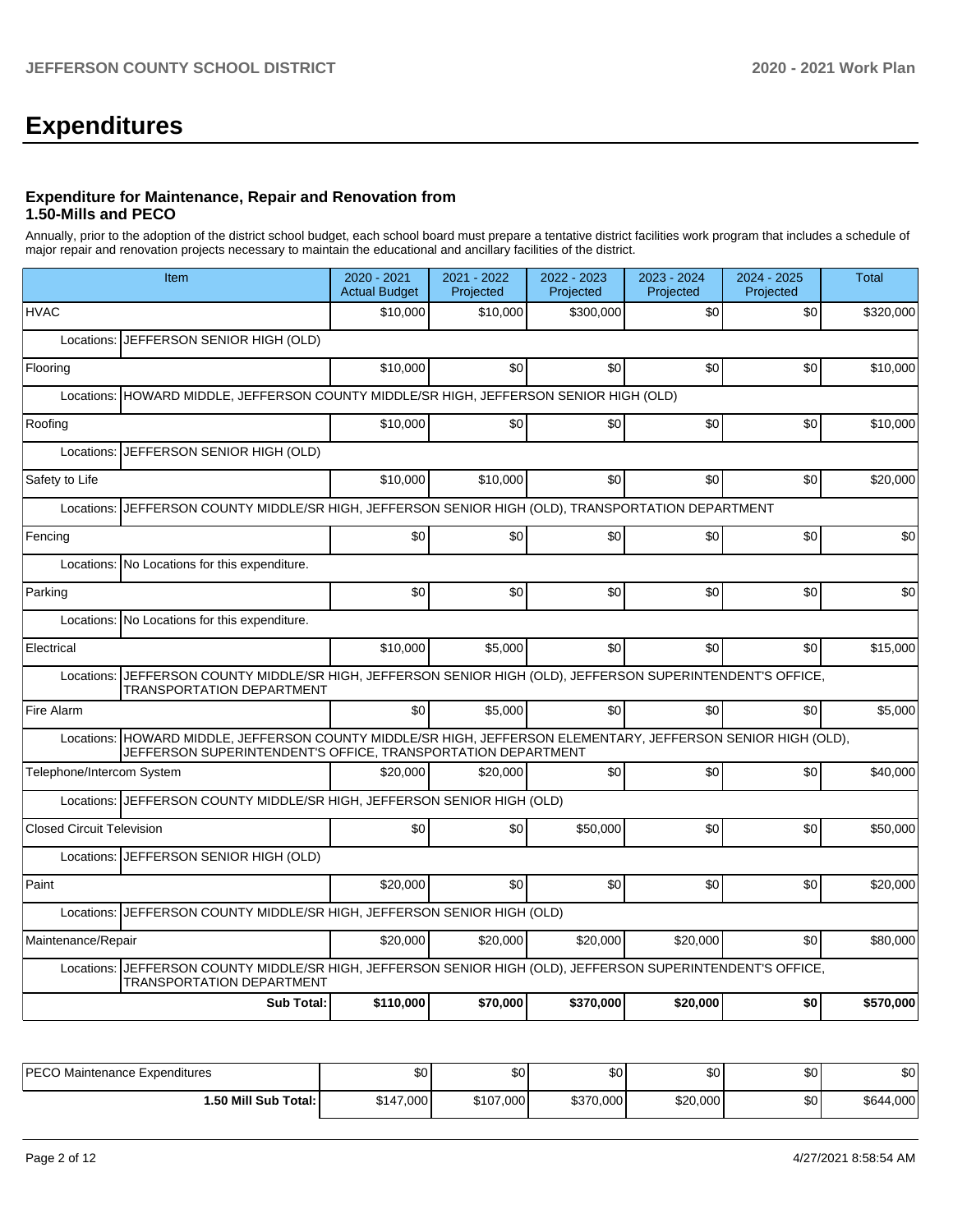## **JEFFERSON COUNTY SCHOOL DISTRICT 2020 - 2021 Work Plan**

| Other Items                                                                                                                                                                          | 2020 - 2021<br><b>Actual Budget</b> | 2021 - 2022<br>Projected | 2022 - 2023<br>Projected | 2023 - 2024<br>Projected | $2024 - 2025$<br>Projected | Total     |  |  |  |
|--------------------------------------------------------------------------------------------------------------------------------------------------------------------------------------|-------------------------------------|--------------------------|--------------------------|--------------------------|----------------------------|-----------|--|--|--|
| Security Systems                                                                                                                                                                     | \$37,000                            | \$37,000                 | \$0                      | \$0                      | \$0                        | \$74,000  |  |  |  |
| Locations HOWARD MIDDLE, JEFFERSON COUNTY MIDDLE/SR HIGH, JEFFERSON ELEMENTARY, JEFFERSON SENIOR HIGH (OLD),<br><b>IJEFFERSON SUPERINTENDENT'S OFFICE, TRANSPORTATION DEPARTMENT</b> |                                     |                          |                          |                          |                            |           |  |  |  |
| Total: I                                                                                                                                                                             | \$147,000                           | \$107,000                | \$370,000                | \$20,000                 | \$O                        | \$644,000 |  |  |  |

#### **Local 1.50 Mill Expenditure For Maintenance, Repair and Renovation**

Anticipated expenditures expected from local funding sources over the years covered by the current work plan.

| Item                                                         | 2020 - 2021<br><b>Actual Budget</b> | 2021 - 2022<br>Projected | 2022 - 2023<br>Projected | 2023 - 2024<br>Projected | 2024 - 2025<br>Projected | <b>Total</b> |
|--------------------------------------------------------------|-------------------------------------|--------------------------|--------------------------|--------------------------|--------------------------|--------------|
| Remaining Maint and Repair from 1.5 Mills                    | \$147,000                           | \$107,000                | \$370,000                | \$20,000                 | \$0                      | \$644,000    |
| Maintenance/Repair Salaries                                  | \$50,000                            | \$50,000                 | \$50,000                 | \$50,000                 | \$0                      | \$200,000    |
| <b>School Bus Purchases</b>                                  | \$0                                 | \$0                      | \$100,000                | \$100,000                | \$0                      | \$200,000    |
| <b>Other Vehicle Purchases</b>                               | \$25,000                            | \$0                      | \$0                      | \$0                      | \$0                      | \$25,000     |
| <b>Capital Outlay Equipment</b>                              | \$0                                 | \$0                      | \$100,000                | \$50,000                 | \$0                      | \$150,000    |
| <b>Rent/Lease Payments</b>                                   | \$0                                 | \$0                      | \$0                      | \$0                      | \$0                      | \$0          |
| <b>COP Debt Service</b>                                      | \$0                                 | \$0                      | \$0                      | \$0                      | \$0                      | \$0          |
| Rent/Lease Relocatables                                      | \$0                                 | \$0                      | \$0                      | \$0                      | \$0                      | \$0          |
| <b>Environmental Problems</b>                                | \$0                                 | \$0                      | \$0                      | \$0                      | \$0                      | \$0          |
| s.1011.14 Debt Service                                       | \$0                                 | \$0                      | \$0                      | \$0                      | \$0                      | \$0          |
| <b>Special Facilities Construction Account</b>               | \$0                                 | \$0                      | \$0                      | \$0                      | \$0                      | \$0          |
| Premiums for Property Casualty Insurance - 1011.71<br>(4a,b) | \$56,600                            | \$56,600                 | \$56,000                 | \$56,000                 | \$0                      | \$225,200    |
| Qualified School Construction Bonds (QSCB)                   | \$0                                 | \$0                      | \$0                      | \$0                      | \$0                      | \$0          |
| Qualified Zone Academy Bonds (QZAB)                          | \$0                                 | \$0                      | \$0                      | \$0                      | \$0                      | \$0          |
| Payment for Copy Machines                                    | \$40,000                            | \$40,000                 | \$40,000                 | \$40,000                 | \$0                      | \$160,000    |
| <b>Enterprise Software</b>                                   | \$30,000                            | \$30,000                 | \$30,000                 | \$30,000                 | \$0                      | \$120,000    |
| <b>Local Expenditure Totals:</b>                             | \$348,600                           | \$283,600                | \$746,000                | \$346,000                | \$0                      | \$1,724,200  |

## **Revenue**

#### **1.50 Mill Revenue Source**

Schedule of Estimated Capital Outlay Revenue from each currently approved source which is estimated to be available for expenditures on the projects included in the tentative district facilities work program. All amounts are NET after considering carryover balances, interest earned, new COP's, 1011.14 and 1011.15 loans, etc. Districts cannot use 1.5-Mill funds for salaries except for those explicitly associated with maintenance/repair projects. (1011.71 (5), F.S.)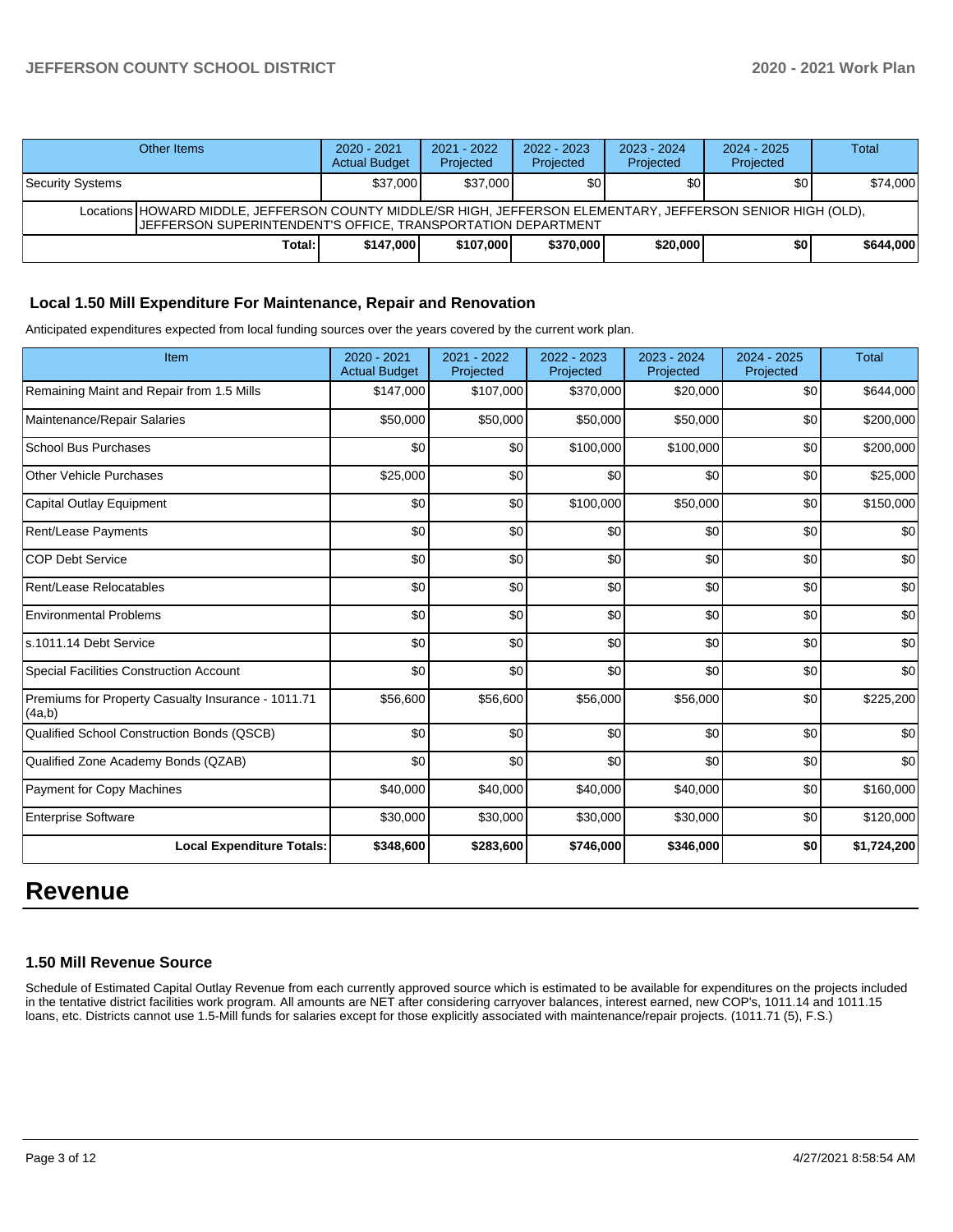## **JEFFERSON COUNTY SCHOOL DISTRICT 2020 - 2021 Work Plan**

| <b>Item</b>                                                                       | Fund | $2020 - 2021$<br><b>Actual Value</b> | $2021 - 2022$<br>Projected | $2022 - 2023$<br>Projected | $2023 - 2024$<br>Projected | $2024 - 2025$<br>Projected | Total           |
|-----------------------------------------------------------------------------------|------|--------------------------------------|----------------------------|----------------------------|----------------------------|----------------------------|-----------------|
| (1) Non-exempt property<br>lassessed valuation                                    |      | \$731,954,128                        | \$757,377,789              | \$784,597,146              | \$814,109,187              | \$846.810.273              | \$3,934,848,523 |
| $(2)$ The Millage projected for<br>discretionary capital outlay per<br>ls.1011.71 |      | 1.50                                 | 1.50                       | 1.50                       | 1.50                       | 1.50                       |                 |
| (3) Full value of the 1.50-Mill<br>discretionary capital outlay per<br>ls.1011.71 |      | \$1,229,683                          | \$1,272,395                | \$1,318,123                | \$1,367,703                | \$1,422,641                | \$6,610,545     |
| $(4)$ Value of the portion of the 1.50<br>-Mill ACTUALLY levied                   | 370I | \$1,054,014                          | \$1,090,624                | \$1,129,820                | \$1,172,317                | \$1,219,407                | \$5,666,182     |
| $(5)$ Difference of lines $(3)$ and $(4)$                                         |      | \$175,669                            | \$181.771                  | \$188,303                  | \$195,386                  | \$203,234                  | \$944.363       |

## **PECO Revenue Source**

The figure in the row designated "PECO Maintenance" will be subtracted from funds available for new construction because PECO maintenance dollars cannot be used for new construction.

| Item                                 | Fund | $2020 - 2021$<br><b>Actual Budget</b> | 2021 - 2022<br>Projected | 2022 - 2023<br>Projected | 2023 - 2024<br>Projected | 2024 - 2025<br>Projected | Total            |
|--------------------------------------|------|---------------------------------------|--------------------------|--------------------------|--------------------------|--------------------------|------------------|
| <b>PECO New Construction</b>         | 340  | \$0                                   | \$0 <sub>1</sub>         | \$0                      | \$0 <sub>0</sub>         | \$0 <sub>1</sub>         | \$0 <sub>1</sub> |
| <b>PECO Maintenance Expenditures</b> |      | ا 30                                  | \$٥١                     | \$0                      | \$0 <sub>1</sub>         | \$0                      | \$0              |
|                                      |      | \$0                                   | \$0                      | \$0                      | \$0                      | \$0                      | \$0              |

## **CO & DS Revenue Source**

Revenue from Capital Outlay and Debt Service funds.

| Item                                      | Fund  | 2020 - 2021<br><b>Actual Budget</b> | 2021 - 2022<br>Projected | 2022 - 2023<br>Projected | $2023 - 2024$<br>Projected | $2024 - 2025$<br>Projected | <b>Total</b> |
|-------------------------------------------|-------|-------------------------------------|--------------------------|--------------------------|----------------------------|----------------------------|--------------|
| ICO & DS Cash Flow-through<br>Distributed | 360 l | \$72.746                            | \$72.746                 | \$72.746                 | \$72.746                   | \$72,746                   | \$363.730    |
| ICO & DS Interest on<br>Undistributed CO  | 360   | \$2.090                             | \$2.090                  | \$2.090                  | \$2.090                    | \$2,090                    | \$10.450     |
|                                           |       | \$74.836                            | \$74.836                 | \$74.836                 | \$74,836                   | \$74.836                   | \$374,180    |

#### **Fair Share Revenue Source**

Nothing reported for this section. All legally binding commitments for proportionate fair-share mitigation for impacts on public school facilities must be included in the 5-year district work program.

#### **Sales Surtax Referendum**

Specific information about any referendum for a 1-cent or ½-cent surtax referendum during the previous year.

**Did the school district hold a surtax referendum during the past fiscal year 2019 - 2020?**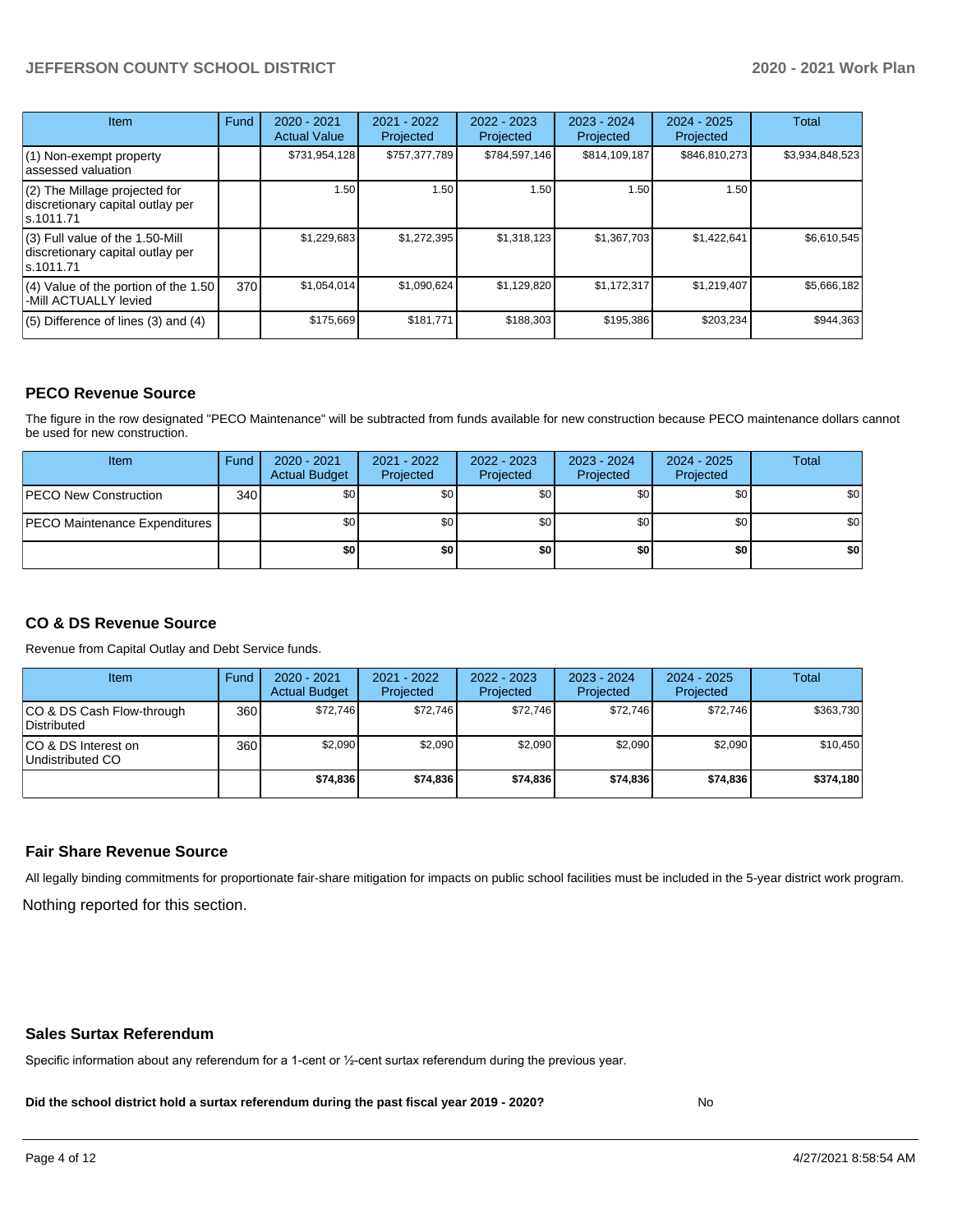## **Additional Revenue Source**

Any additional revenue sources

| Item                                                                                                                      | 2020 - 2021<br><b>Actual Value</b> | 2021 - 2022<br>Projected | 2022 - 2023<br>Projected | 2023 - 2024<br>Projected | 2024 - 2025<br>Projected | <b>Total</b> |
|---------------------------------------------------------------------------------------------------------------------------|------------------------------------|--------------------------|--------------------------|--------------------------|--------------------------|--------------|
| Proceeds from a s.1011.14/15 F.S. Loans                                                                                   | \$0                                | \$0                      | \$0                      | \$0                      | \$0                      | \$0          |
| District Bonds - Voted local bond<br>referendum proceeds per s.9, Art VII<br><b>State Constitution</b>                    | \$0                                | \$0                      | \$0                      | \$0                      | \$0                      | \$0          |
| Proceeds from Special Act Bonds                                                                                           | \$0                                | \$0                      | \$0                      | \$0                      | \$0                      | \$0          |
| Estimated Revenue from CO & DS Bond<br>Sale                                                                               | \$0                                | \$0                      | \$0                      | \$0                      | \$0                      | \$0          |
| Proceeds from Voted Capital<br>Improvements millage                                                                       | \$0                                | \$0                      | \$0                      | \$0                      | \$0                      | \$0          |
| Other Revenue for Other Capital Projects                                                                                  | \$0                                | \$0                      | \$0                      | \$0                      | \$0                      | \$0          |
| Proceeds from 1/2 cent sales surtax<br>authorized by school board                                                         | \$0                                | \$0                      | \$0                      | \$0                      | \$0                      | \$0          |
| Proceeds from local governmental<br>infrastructure sales surtax                                                           | \$0                                | \$0                      | \$0                      | \$0                      | \$0                      | \$0          |
| Proceeds from Certificates of<br>Participation (COP's) Sale                                                               | \$0                                | \$0                      | \$0                      | \$0                      | \$0                      | \$0          |
| Classrooms First Bond proceeds amount<br>authorized in FY 1997-98                                                         | \$0                                | \$0                      | \$0                      | \$0                      | \$0                      | \$0          |
| <b>Classrooms for Kids</b>                                                                                                | \$0                                | \$0                      | \$0                      | \$0                      | \$0                      | \$0          |
| <b>District Equity Recognition</b>                                                                                        | \$0                                | \$0                      | \$0                      | \$0                      | \$0                      | \$0          |
| <b>Federal Grants</b>                                                                                                     | \$0                                | \$0                      | \$0                      | \$0                      | \$0                      | \$0          |
| Proportionate share mitigation (actual<br>cash revenue only, not in kind donations)                                       | \$0                                | \$0                      | \$0                      | \$0                      | \$0                      | \$0          |
| Impact fees received                                                                                                      | \$0                                | \$0                      | \$0                      | \$0                      | \$0                      | \$0          |
| Private donations                                                                                                         | \$0                                | \$0                      | \$0                      | \$0                      | \$0                      | \$0          |
| Grants from local governments or not-for-<br>profit organizations                                                         | \$0                                | \$0                      | \$0                      | \$0                      | \$0                      | \$0          |
| Interest, Including Profit On Investment                                                                                  | \$0                                | \$0                      | \$0                      | \$0                      | \$0                      | \$0          |
| Revenue from Bonds pledging proceeds<br>from 1 cent or 1/2 cent Sales Surtax                                              | \$0                                | \$0                      | \$0                      | \$0                      | \$0                      | \$0          |
| <b>Total Fund Balance Carried Forward</b>                                                                                 | \$0                                | \$0                      | \$0                      | \$0                      | \$0                      | \$0          |
| General Capital Outlay Obligated Fund<br><b>Balance Carried Forward From Total</b><br><b>Fund Balance Carried Forward</b> | \$0                                | \$0                      | \$0                      | \$0                      | \$0                      | \$0          |
| Special Facilities Construction Account                                                                                   | \$0                                | \$0                      | \$0                      | \$0                      | \$0                      | \$0          |
| One Cent - 1/2 Cent Sales Surtax Debt<br>Service From Total Fund Balance Carried<br>Forward                               | \$0                                | \$0                      | \$0                      | \$0                      | \$0                      | \$0          |
| Capital Outlay Projects Funds Balance<br>Carried Forward From Total Fund<br><b>Balance Carried Forward</b>                | \$0                                | \$0                      | \$0                      | \$0                      | \$0                      | \$0          |
| Subtotal                                                                                                                  | \$0                                | \$0                      | \$0                      | \$0                      | \$0                      | \$0          |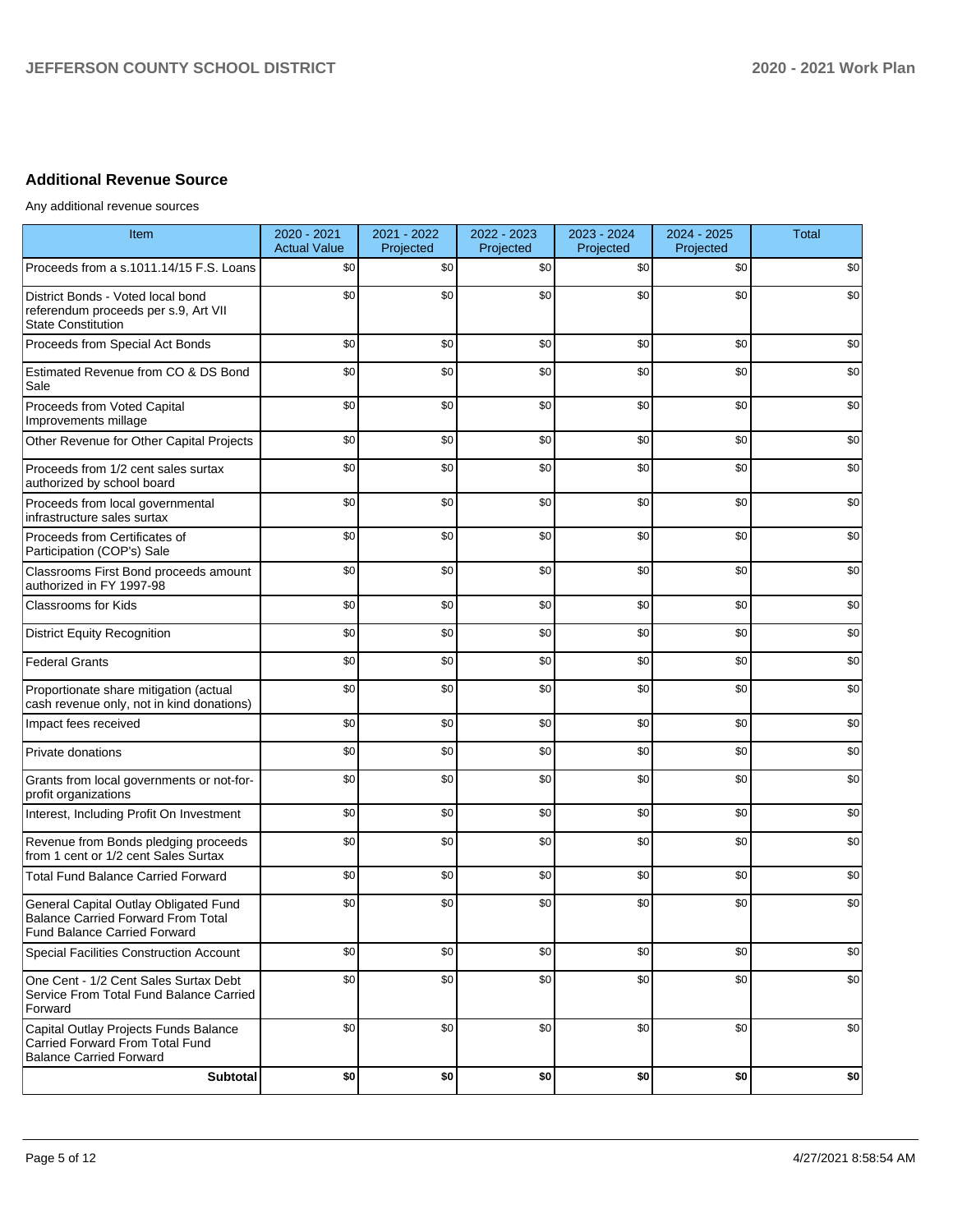## **Total Revenue Summary**

| <b>Item Name</b>                                           | $2020 - 2021$<br><b>Budget</b> | $2021 - 2022$<br>Projected | $2022 - 2023$<br>Projected | 2023 - 2024<br>Projected | $2024 - 2025$<br>Projected | <b>Five Year Total</b> |
|------------------------------------------------------------|--------------------------------|----------------------------|----------------------------|--------------------------|----------------------------|------------------------|
| Local 1.5 Mill Discretionary Capital Outlay<br>l Revenue   | \$1,054,014                    | \$1,090,624                | \$1,129,820                | \$1,172,317              | \$1,219,407                | \$5,666,182            |
| PECO and 1.5 Mill Maint and Other 1.5<br>Mill Expenditures | (\$348,600)                    | (\$283,600)                | (S746.000)                 | (\$346,000)              | \$0                        | (\$1,724,200)          |
| <b>PECO Maintenance Revenue</b>                            | \$0                            | \$0                        | \$0                        | \$0                      | \$0                        | \$0                    |
| <b>Available 1.50 Mill for New</b><br><b>Construction</b>  | \$705.414                      | \$807,024                  | \$383.820                  | \$826,317                | \$1,219,407                | \$3,941,982            |

| <b>Item Name</b>                     | $2020 - 2021$<br><b>Budget</b> | $2021 - 2022$<br>Projected | 2022 - 2023<br>Projected | 2023 - 2024<br>Projected | $2024 - 2025$<br>Projected | <b>Five Year Total</b> |
|--------------------------------------|--------------------------------|----------------------------|--------------------------|--------------------------|----------------------------|------------------------|
| ICO & DS Revenue                     | \$74,836                       | \$74,836                   | \$74,836                 | \$74,836                 | \$74,836                   | \$374,180              |
| <b>PECO New Construction Revenue</b> | \$0                            | \$0 <sub>1</sub>           | \$0                      | \$0                      | \$0                        | \$0                    |
| Other/Additional Revenue             | \$0 <sub>1</sub>               | \$0 <sub>1</sub>           | \$0                      | \$0                      | \$0                        | \$0                    |
| <b>Total Additional Revenuel</b>     | \$74,836                       | \$74,836                   | \$74,836                 | \$74,836                 | \$74,836                   | \$374,180              |
| Total Available Revenue              | \$780.250                      | \$881,860                  | \$458,656                | \$901,153                | \$1,294,243                | \$4,316,162            |

# **Project Schedules**

## **Capacity Project Schedules**

A schedule of capital outlay projects necessary to ensure the availability of satisfactory classrooms for the projected student enrollment in K-12 programs.

Nothing reported for this section.

Nothing reported for this section.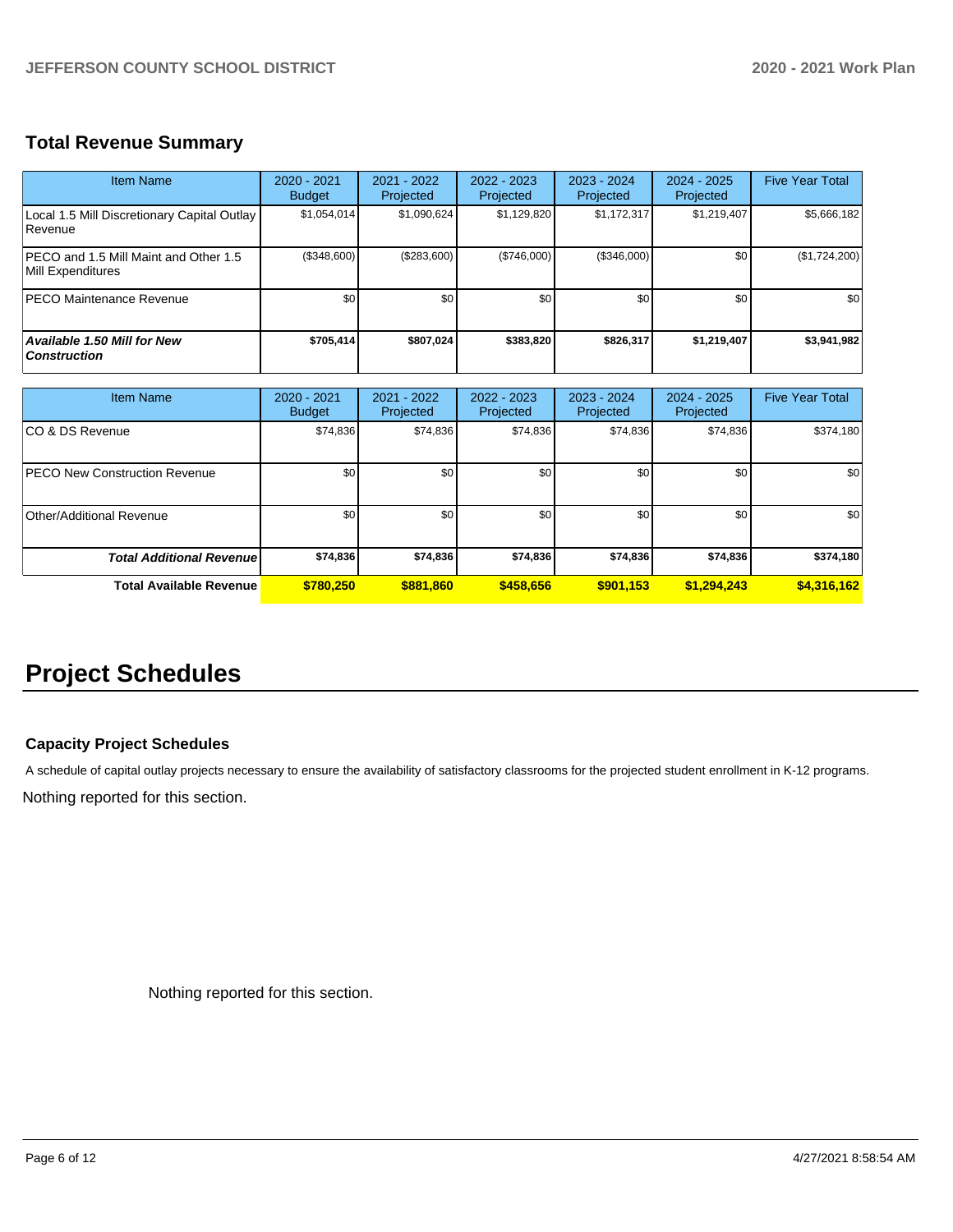### **Other Project Schedules**

Major renovations, remodeling, and additions of capital outlay projects that do not add capacity to schools.

| <b>Project Description</b>            | Location               | 2020 - 2021<br>Actual Budget | 2021 - 2022<br>Projected | 2022 - 2023<br>Projected | 2023 - 2024<br>Projected | $2024 - 2025$<br>Projected | Total        | <b>Funded</b> |
|---------------------------------------|------------------------|------------------------------|--------------------------|--------------------------|--------------------------|----------------------------|--------------|---------------|
| Replace HVAC at school<br>lauditorium | Location not specified | \$300,000                    | \$٥Ι                     | \$0                      | \$٥                      | \$0                        | \$300,000 No |               |
|                                       |                        | \$300,000                    | \$0                      | \$0                      | \$0 I                    | \$0                        | \$300,000    |               |

## **Additional Project Schedules**

Any projects that are not identified in the last approved educational plant survey.

| <b>Project Description</b>                   | Location                  | <b>Num</b> | 2020 - 2021<br>Classroom Actual Budget | 2021 - 2022<br>Projected | 2022 - 2023<br>Projected | 2023 - 2024<br>Projected | 2024 - 2025<br>Projected | Total | Funded  |
|----------------------------------------------|---------------------------|------------|----------------------------------------|--------------------------|--------------------------|--------------------------|--------------------------|-------|---------|
| Project description not<br><b>Ispecified</b> | Location not<br>specified |            | \$0                                    | \$0                      | \$0                      | \$0                      | \$0                      |       | $$0$ No |
|                                              |                           |            | \$0                                    | \$0                      | \$0                      | \$0                      | \$0                      | \$0   |         |

## **Non Funded Growth Management Project Schedules**

Schedule indicating which projects, due to planned development, that CANNOT be funded from current revenues projected over the next five years.

Nothing reported for this section.

# **Tracking**

## **Capacity Tracking**

| Location                                   | $2020 -$<br>2021 Satis.<br>Stu. Sta. | Actual<br>$2020 -$<br><b>2021 FISH</b><br>Capacity | Actual<br>$2019 -$<br>2020<br><b>COFTE</b> | # Class<br><b>Rooms</b> | Actual<br>Average<br>$2020 -$<br>2021 Class<br><b>Size</b> | Actual<br>$2020 -$<br>2021<br><b>Utilization</b> | <b>New</b><br>Stu.<br><b>Capacity</b> | <b>New</b><br>Rooms to<br>be<br>Added/Re<br>moved | Projected<br>$2024 -$<br>2025<br><b>COFTE</b> | Projected<br>$2024 -$<br>2025<br><b>Utilization</b> | Projected<br>$2024 -$<br>2025 Class<br><b>Size</b> |
|--------------------------------------------|--------------------------------------|----------------------------------------------------|--------------------------------------------|-------------------------|------------------------------------------------------------|--------------------------------------------------|---------------------------------------|---------------------------------------------------|-----------------------------------------------|-----------------------------------------------------|----------------------------------------------------|
| <b>JEFFERSON</b><br><b>IELEMENTARY</b>     | 246 l                                | 246                                                |                                            | 13 <sub>1</sub>         |                                                            | 0.00%                                            |                                       |                                                   | 0                                             | $0.00 \%$                                           | $\overline{0}$                                     |
| <b>JEFFERSON COUNTY</b><br>IMIDDLE/SR HIGH | .277                                 | 1,149                                              | 7441                                       | 56                      | 13 <sub>1</sub>                                            | 65.00 %                                          |                                       |                                                   | 737                                           | 64.00 %                                             | 13                                                 |
|                                            | 1,523                                | 1,395                                              | 744                                        | 69                      | 11 <sub>1</sub>                                            | 53.34 %                                          |                                       |                                                   | 737                                           | 52.83 %                                             | 11                                                 |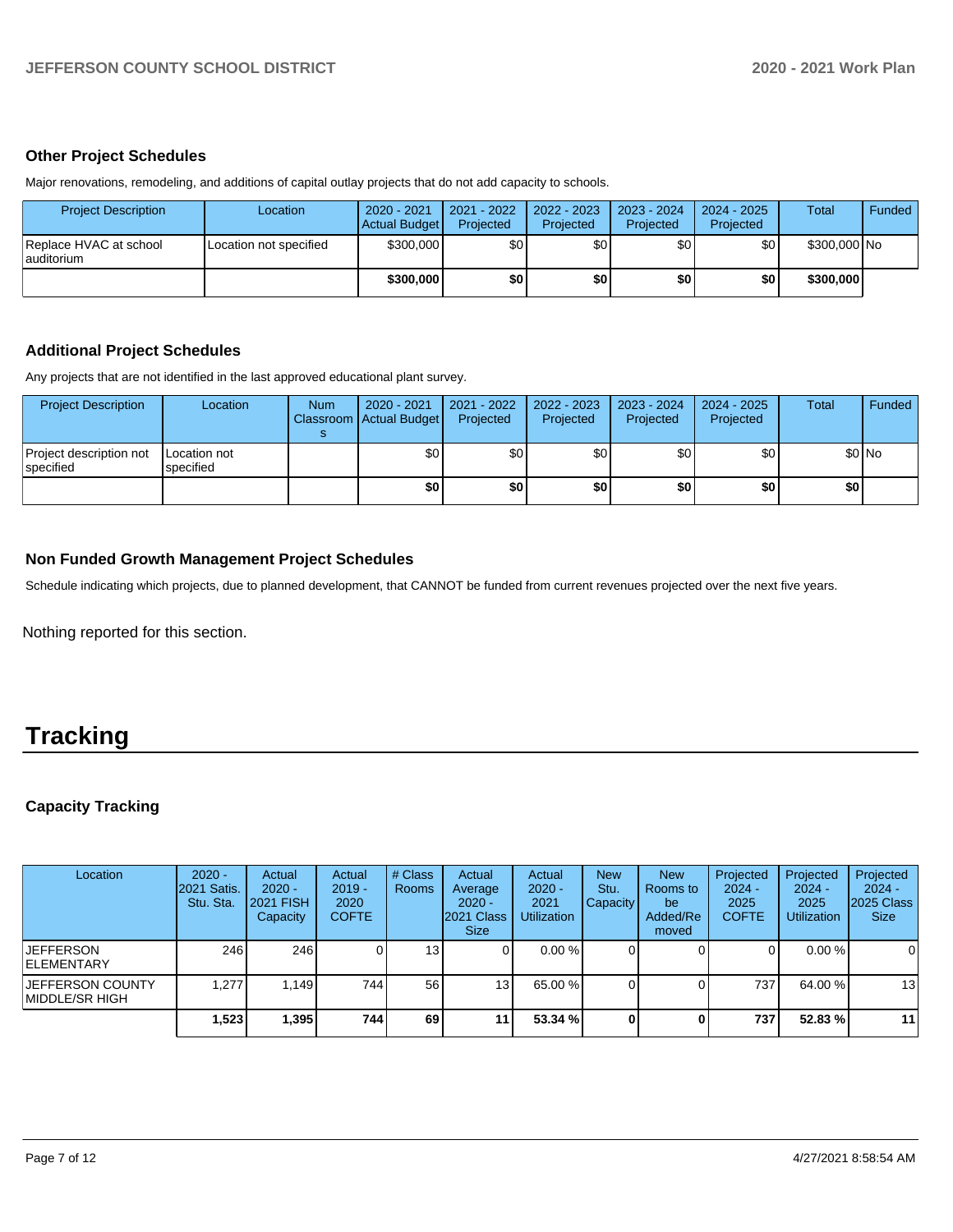The COFTE Projected Total (737) for 2024 - 2025 must match the Official Forecasted COFTE Total (737 ) for 2024 - 2025 before this section can be completed. In the event that the COFTE Projected Total does not match the Official forecasted COFTE, then the Balanced Projected COFTE Table should be used to balance COFTE.

| Projected COFTE for 2024 - 2025 |     |  |  |  |  |
|---------------------------------|-----|--|--|--|--|
| Elementary (PK-3)               | 232 |  |  |  |  |
| Middle (4-8)                    | 262 |  |  |  |  |
| High (9-12)                     | 243 |  |  |  |  |
|                                 | 737 |  |  |  |  |

| <b>Grade Level Type</b> | <b>Balanced Projected</b><br>COFTE for 2024 - 2025 |
|-------------------------|----------------------------------------------------|
| Elementary (PK-3)       |                                                    |
| Middle (4-8)            |                                                    |
| High (9-12)             |                                                    |
|                         | 73                                                 |

#### **Relocatable Replacement**

Number of relocatable classrooms clearly identified and scheduled for replacement in the school board adopted financially feasible 5-year district work program.

| Location                          | - 2021<br>$2020 -$ | $-2022'$<br>2021 | $2022 - 2023$ | 2023 - 2024 | $2024 - 2025$ | Year 5 Total |
|-----------------------------------|--------------------|------------------|---------------|-------------|---------------|--------------|
| Total Relocatable Replacements: I |                    |                  |               |             |               |              |

## **Charter Schools Tracking**

Information regarding the use of charter schools.

| Location-Type                                          | # Relocatable<br>units or<br>permanent<br>classrooms | Owner           | IYear Started or<br>Scheduled | <b>Student</b><br><b>Stations</b> | <b>Students</b><br>Enrolled | Years in<br>Contract | <b>Total Charter</b><br><b>Students</b><br>projected for<br>$2024 - 2025$ |
|--------------------------------------------------------|------------------------------------------------------|-----------------|-------------------------------|-----------------------------------|-----------------------------|----------------------|---------------------------------------------------------------------------|
| <b>IJEFFERSON MIDDLE HIGH</b><br><b>ISCHOOL CAMPUS</b> |                                                      | 13 SCHOOL BOARD | 2017                          | .395                              | 745 l                       |                      | 7371                                                                      |
|                                                        | 13 <sub>1</sub>                                      |                 |                               | 1,395                             | 745                         |                      | 737                                                                       |

## **Special Purpose Classrooms Tracking**

The number of classrooms that will be used for certain special purposes in the current year, by facility and type of classroom, that the district will, 1), not use for educational purposes, and 2), the co-teaching classrooms that are not open plan classrooms and will be used for educational purposes.

| School                                 | School Type | $\parallel$ # of Elementary $\parallel$ # of Middle 4-8 $\parallel$ # of High 9-12<br><b>K-3 Classrooms I</b> | <b>Classrooms</b> | <b>Classrooms</b> | # of $ESE$<br><b>Classrooms</b> | # of Combo<br><b>Classrooms</b> | Total<br><b>Classrooms</b> |
|----------------------------------------|-------------|---------------------------------------------------------------------------------------------------------------|-------------------|-------------------|---------------------------------|---------------------------------|----------------------------|
| <b>Total Educational Classrooms: I</b> |             |                                                                                                               |                   |                   |                                 |                                 | 0                          |

| School                               | School Type | $\parallel \#$ of Elementary $\parallel \#$ of Middle 4-8 $\parallel \#$ of High 9-12<br><b>K-3 Classrooms I</b> | <b>Classrooms</b> | <b>Classrooms</b> | # of $ESE$<br><b>Classrooms</b> | # of Combo<br>Classrooms | Total<br><b>Classrooms</b> |
|--------------------------------------|-------------|------------------------------------------------------------------------------------------------------------------|-------------------|-------------------|---------------------------------|--------------------------|----------------------------|
| <b>Total Co-Teaching Classrooms:</b> |             |                                                                                                                  |                   |                   |                                 |                          | 0                          |

#### **Infrastructure Tracking**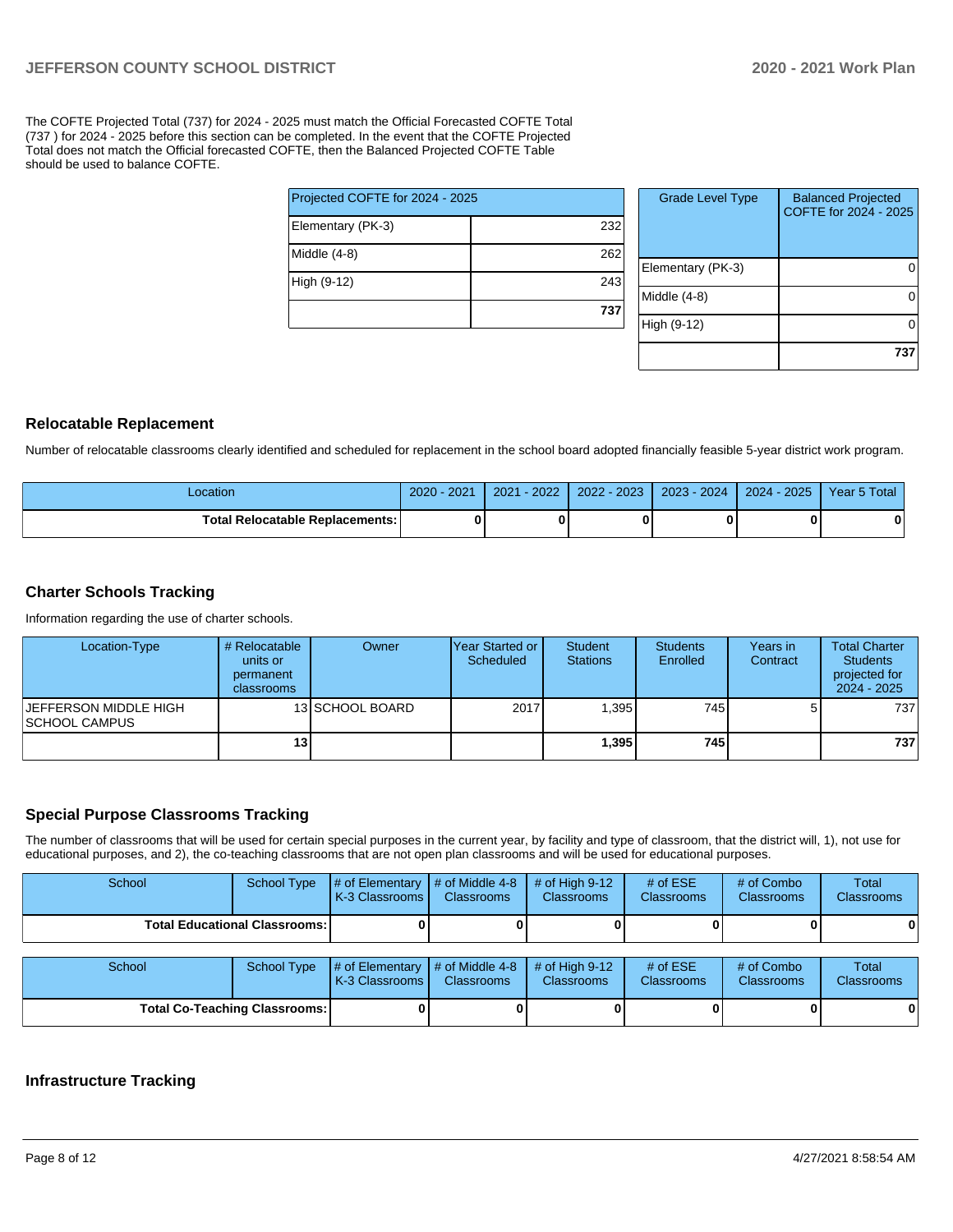**Necessary offsite infrastructure requirements resulting from expansions or new schools. This section should include infrastructure information related to capacity project schedules and other project schedules (Section 4).** 

#### Not Specified

**Proposed location of planned facilities, whether those locations are consistent with the comprehensive plans of all affected local governments, and recommendations for infrastructure and other improvements to land adjacent to existing facilities. Provisions of 1013.33(12), (13) and (14) and 1013.36 must be addressed for new facilities planned within the 1st three years of the plan (Section 5).** 

Not Specified

**Consistent with Comp Plan?** No

#### **Net New Classrooms**

The number of classrooms, by grade level and type of construction, that were added during the last fiscal year.

| List the net new classrooms added in the 2019 - 2020 fiscal year.                                                                                       |                              |                                   |                                |                        | List the net new classrooms to be added in the 2020 - 2021 fiscal<br>year. |                            |                                |                        |  |
|---------------------------------------------------------------------------------------------------------------------------------------------------------|------------------------------|-----------------------------------|--------------------------------|------------------------|----------------------------------------------------------------------------|----------------------------|--------------------------------|------------------------|--|
| "Classrooms" is defined as capacity carrying classrooms that are added to increase<br>capacity to enable the district to meet the Class Size Amendment. |                              |                                   |                                |                        | Totals for fiscal year 2020 - 2021 should match totals in Section 15A.     |                            |                                |                        |  |
| Location                                                                                                                                                | $2019 - 2020$ #<br>Permanent | $2019 - 2020$ #<br><b>Modular</b> | $2019 - 2020$ #<br>Relocatable | $2019 - 2020$<br>Total | $2020 - 2021$ #<br>Permanent                                               | $2020 - 2021$ #<br>Modular | $2020 - 2021$ #<br>Relocatable | $2020 - 2021$<br>Total |  |
| Elementary (PK-3)                                                                                                                                       |                              |                                   |                                |                        |                                                                            |                            |                                |                        |  |
| Middle (4-8)                                                                                                                                            |                              |                                   |                                |                        |                                                                            |                            |                                |                        |  |
| High (9-12)                                                                                                                                             |                              |                                   |                                |                        |                                                                            |                            |                                |                        |  |
|                                                                                                                                                         |                              |                                   |                                |                        |                                                                            |                            |                                |                        |  |

#### **Relocatable Student Stations**

Number of students that will be educated in relocatable units, by school, in the current year, and the projected number of students for each of the years in the workplan.

| <b>Site</b>                                       | $2020 - 2021$ | $2021 - 2022$ | 2022 - 2023 | $2023 - 2024$ | $2024 - 2025$ | 5 Year Average |
|---------------------------------------------------|---------------|---------------|-------------|---------------|---------------|----------------|
| JEFFERSON COUNTY MIDDLE/SR HIGH                   | 234           | 234           | 234         | 234           | 234           | 234            |
| <b>JEFFERSON ELEMENTARY</b>                       |               |               |             |               |               | 0              |
| Totals for JEFFERSON COUNTY SCHOOL DISTRICT       |               |               |             |               |               |                |
| Total students in relocatables by year.           | 234           | 234           | 234         | 234           | 234           | 234            |
| Total number of COFTE students projected by year. | 754           | 754           | 770         | 746           | 737           | 752            |
| Percent in relocatables by year.                  | 31 %          | 31 %          | 30%         | 31%           | 32 %          | 31 %           |

#### **Leased Facilities Tracking**

Exising leased facilities and plans for the acquisition of leased facilities, including the number of classrooms and student stations, as reported in the educational plant survey, that are planned in that location at the end of the five year workplan.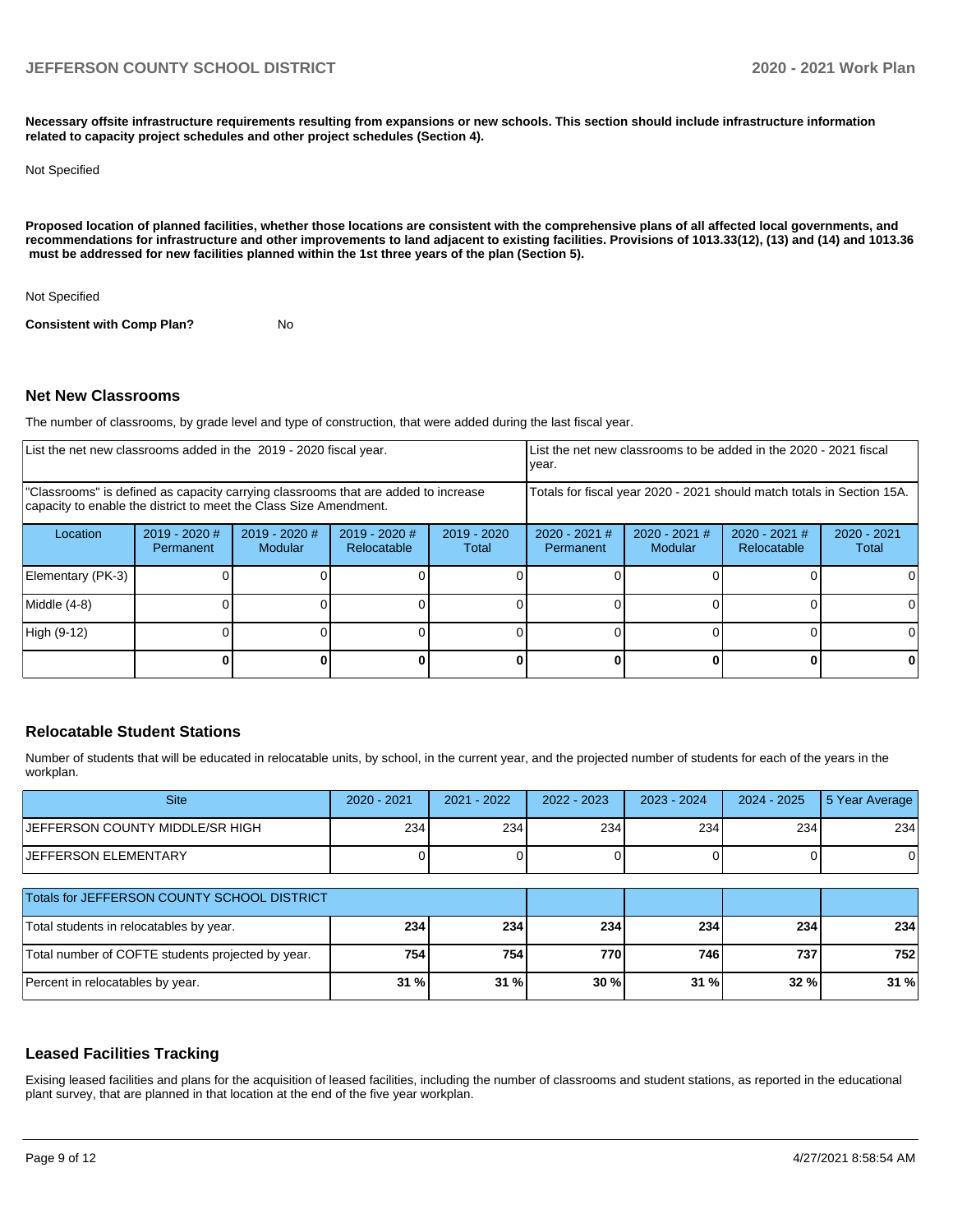## **JEFFERSON COUNTY SCHOOL DISTRICT 2020 - 2021 Work Plan**

| Location                               | # of Leased<br>Classrooms 2020 -<br>2021 | <b>FISH Student</b><br><b>Stations</b> | Owner | # of Leased<br>Classrooms 2024 -<br>2025 | <b>FISH Student</b><br><b>Stations</b> |
|----------------------------------------|------------------------------------------|----------------------------------------|-------|------------------------------------------|----------------------------------------|
| <b>JEFFERSON ELEMENTARY</b>            |                                          |                                        |       |                                          | ΟI                                     |
| <b>JEFFERSON COUNTY MIDDLE/SR HIGH</b> |                                          |                                        |       |                                          | ΟI                                     |
|                                        |                                          |                                        |       |                                          |                                        |

#### **Failed Standard Relocatable Tracking**

Relocatable units currently reported by school, from FISH, and the number of relocatable units identified as 'Failed Standards'.

Nothing reported for this section.

# **Planning**

#### **Class Size Reduction Planning**

**Plans approved by the school board that reduce the need for permanent student stations such as acceptable school capacity levels, redistricting, busing, year-round schools, charter schools, magnet schools, public-private partnerships, multitrack scheduling, grade level organization, block scheduling, or other alternatives.**

The School District of Jefferson has sufficient student stations to implement the Constitutional requirements for class size throughout the planning period.

#### **School Closure Planning**

**Plans for the closure of any school, including plans for disposition of the facility or usage of facility space, and anticipated revenues.** 

No planned school closures.

# **Long Range Planning**

#### **Ten-Year Maintenance**

District projects and locations regarding the projected need for major renovation, repair, and maintenance projects within the district in years 6-10 beyond the projects plans detailed in the five years covered by the work plan.

Nothing reported for this section.

#### **Ten-Year Capacity**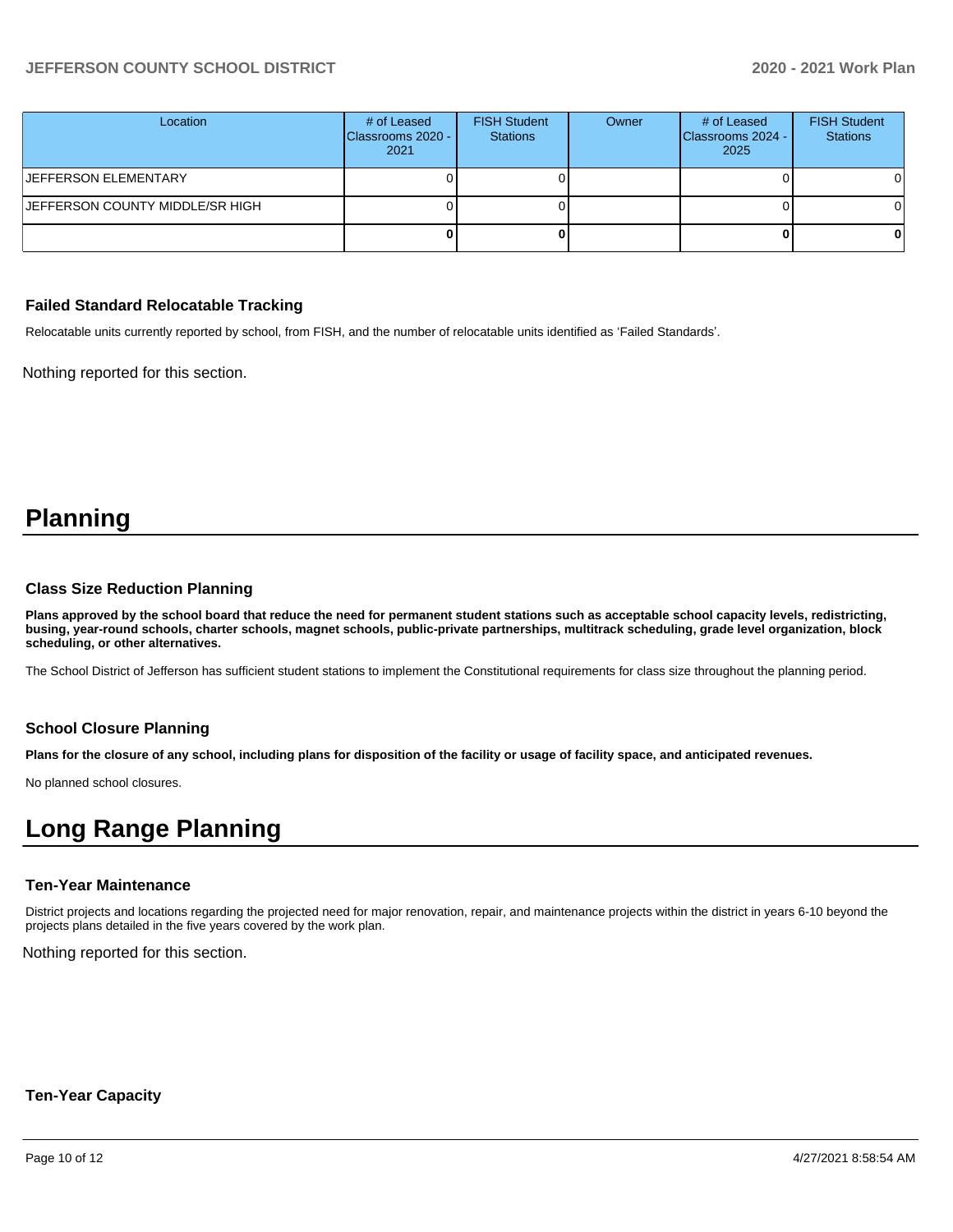Schedule of capital outlay projects projected to ensure the availability of satisfactory student stations for the projected student enrollment in K-12 programs for the future 5 years beyond the 5-year district facilities work program.

Nothing reported for this section.

#### **Ten-Year Planned Utilization**

Schedule of planned capital outlay projects identifying the standard grade groupings, capacities, and planned utilization rates of future educational facilities of the district for both permanent and relocatable facilities.

| <b>Grade Level Projections</b>   | <b>FISH</b><br>Student<br><b>Stations</b> | <b>Actual 2019 -</b><br><b>2020 FISH</b><br>Capacity | Actual<br>$2019 -$<br>2020<br><b>COFTE</b> | Actual 2019 - 2020<br><b>Utilization</b> | Actual 2020 - 2021 / 2029 - 2030 new<br>Student Capacity to be added/removed | Projected 2029<br>2030 COFTE | Projected 2029 -<br>2030 Utilization |
|----------------------------------|-------------------------------------------|------------------------------------------------------|--------------------------------------------|------------------------------------------|------------------------------------------------------------------------------|------------------------------|--------------------------------------|
| Elementary - District<br> Totals | 246                                       | 246                                                  | 0.00                                       | 0.00%                                    |                                                                              |                              | 0.41%                                |
| Middle - District Totals         | 1.277                                     | 1.149                                                | 744.16                                     | 64.75 %                                  |                                                                              | 625                          | 54.40 %                              |
| High - District Totals           |                                           |                                                      | 0.00                                       | 0.00%                                    |                                                                              |                              | 0.00%                                |
| Other - ESE, etc                 | 15 <sub>1</sub>                           |                                                      | 0.00                                       | 0.00%                                    |                                                                              |                              | 0.00%                                |
|                                  | 1,538                                     | 1.395                                                | 744.16                                     | 53.34 %                                  |                                                                              | 626                          | 44.87%                               |

**Combination schools are included with the middle schools for student stations, capacity, COFTE and utilization purposes because these facilities all have a 90% utilization factor. Use this space to explain or define the grade groupings for combination schools.** 

No comments to report.

#### **Ten-Year Infrastructure Planning**

**Proposed Location of Planned New, Remodeled, or New Additions to Facilities in 06 thru 10 out years (Section 28).**

Nothing reported for this section.

Plans for closure of any school, including plans for disposition of the facility or usage of facility space, and anticipated revenues in the 06 thru 10 out **years (Section 29).**

Nothing reported for this section.

#### **Twenty-Year Maintenance**

District projects and locations regarding the projected need for major renovation, repair, and maintenance projects within the district in years 11-20 beyond the projects plans detailed in the five years covered by the work plan.

Nothing reported for this section.